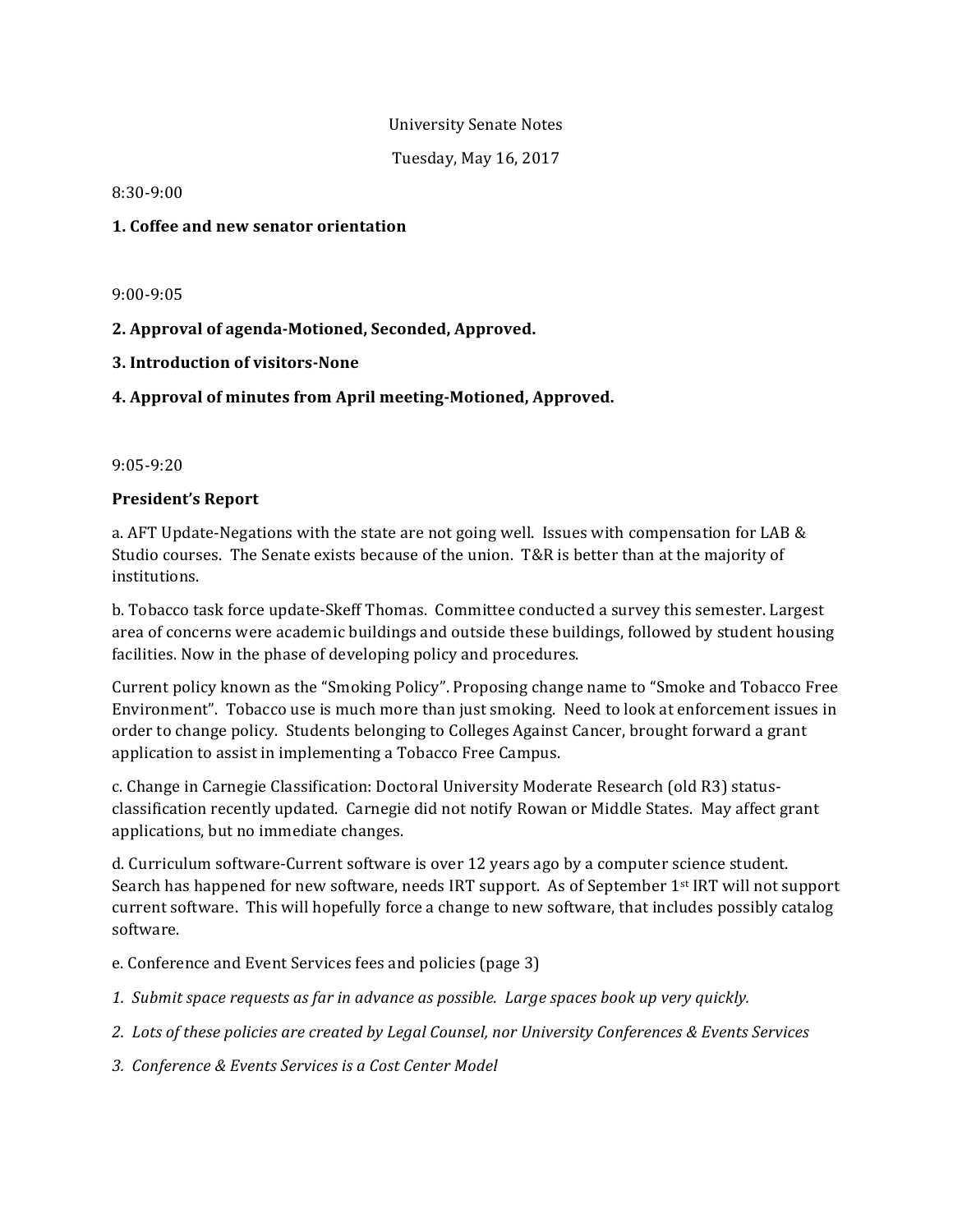Jessica Porch (Conference & Events Services)-The guide aims to clear up differences in event types, services, and fees. Office has created a waiver for facility rental costs for certain events (does not include other fees, insurance, and changes).

*Q-Does this apply to student groups and organizations?*

A-Student groups are generally supposed to go through SGA. But each even may be different, depending on other attendees and other details.

*Q-Does* this represent a change for departments who need a classroom or other room reservation.

A-No, only may affect events that include outside organizations or that are externally co-sponsored.

*Q- If a department hosts a speaker, is that considered internal or external?*

A-If Rowan is sponsoring or inviting the speaker, it is purely an internal event.

*Q- You mentioned that waivers are possible. How far in advance do you need the waiver?*

A-We would like them at least 60 days out.

*Q-Does this apply to the medical schools?*

*A-They have their own offices.* 

*Q- How long prior to the event do we need to book?*

A-At least 60 days to address any issues that may pop up.

*Q- Does your office also work with parking?*

A- Yes, we coordinate with most campus services, and give advice on your event. Parking is a huge *challenge for outside groups visiting campus. Satellite parking is used and a shuttle fee applies.* 

*Q-Does this apply to the Enterprise building?*

*A-No, they have their own rate structure.* 

*Q-Is* the minor waiver the same as last year that was rushed out? We may need to take another look at *this. The waiver seemed to offend some conference goers by some of the language included.* 

A- Yes, this is really a University Legal Counsel issue. We always try to provide the best quality *customer service.*

*Q-Can we have legal come out and do a series of workshops on this issue? There are many events involving minors coming to campus.* 

A-We have let legal know that we need to have information sessions to communicate the policy clearly.

*Q-Are the current policies available online?* 

A-We plan on overhauling our website at the end of the summer and plan to upload all these documents and waivers.

f. Tentative Senate and AFT meeting dates 2016-2017 (page 8)-Two dates that AFT Exec and Senate Exec are on the same day.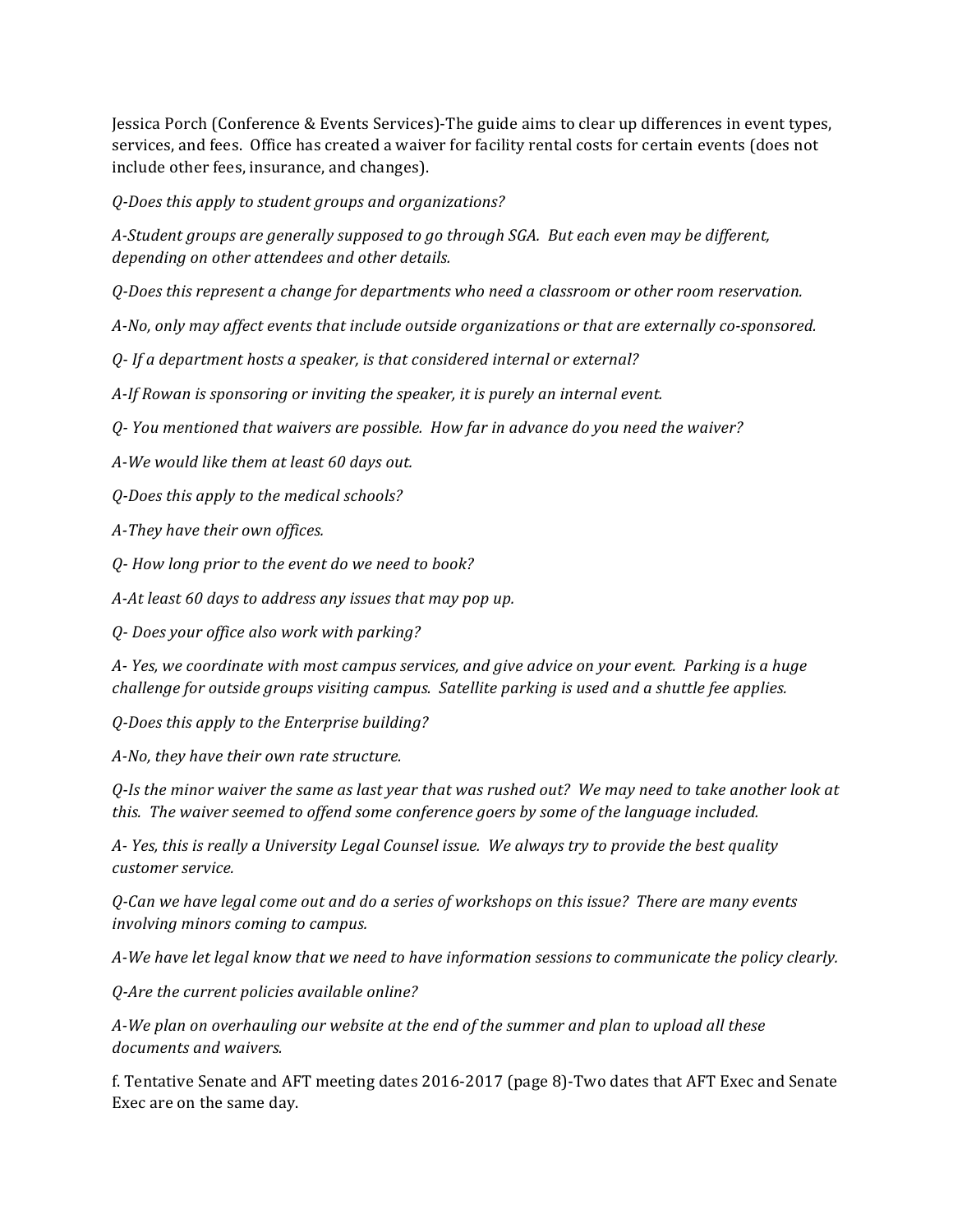g. Tentative T&R dates: Not Official. Make sure your Dean and the Provost sign off on your T&R Criteria. Make them as specific as possible. You may also do individualized criteria for certain faculty member.

*Q-Can you encourage the Provost to enforce the timeline for developing T&R criteria for new hires?*

*A-Yes, I agree*

*Q-Do faculty keep their initial document for T&R from when they were hired?*

*A-Yes, there should be an archive in the department and the Senate Office.* 

Fourth year packets are due to the Senate on September 18.

Tenure and fifth year packets are due to the Senate on October 9.

Second year packets are due to the Senate on October 30.

Candidates should submit their packets to their departmental committee at least two weeks before the Senate due date.

### 9:40-10:00

### **6. Open session: Nyssa Taylor, Title IX Manager**

Title IX-1972 (See forwarded PowerPoint)

Rowan has a Title IX Coordinator, Manager, and several Deputies across campus.

If a student comes to faculty or staff to discuss an incidence of sexual assault/harassment, that employee must report to the Manager of Title IX.

*Q-Is* there a requirement to notify your immediate supervisor?

A-No, you can come directly to the Office of Equity & Diversity?

*Q-How do you become a Title IX Investigator while still completing your job duties?*

A-There is a daylong training and then The Title IX Manager will contact you for a case and if you can *make the time in order to investigate a case.* 

*Q-What about information revealed in academic writing or class journals?*

A-It's a good idea to put a Title IX statement on your syllabus.

*Q-Are freshman taught about Title IX during Orientation?*

A-Yes, Orientation & Leadership and Healthy Campus Initiatives address this at orientation.

*Q-What if we live in the area and see students have this happening?*

A-Call the police. However, off campus you are not obligated to report, but can call the Title IX *Manager for advice and feedback.*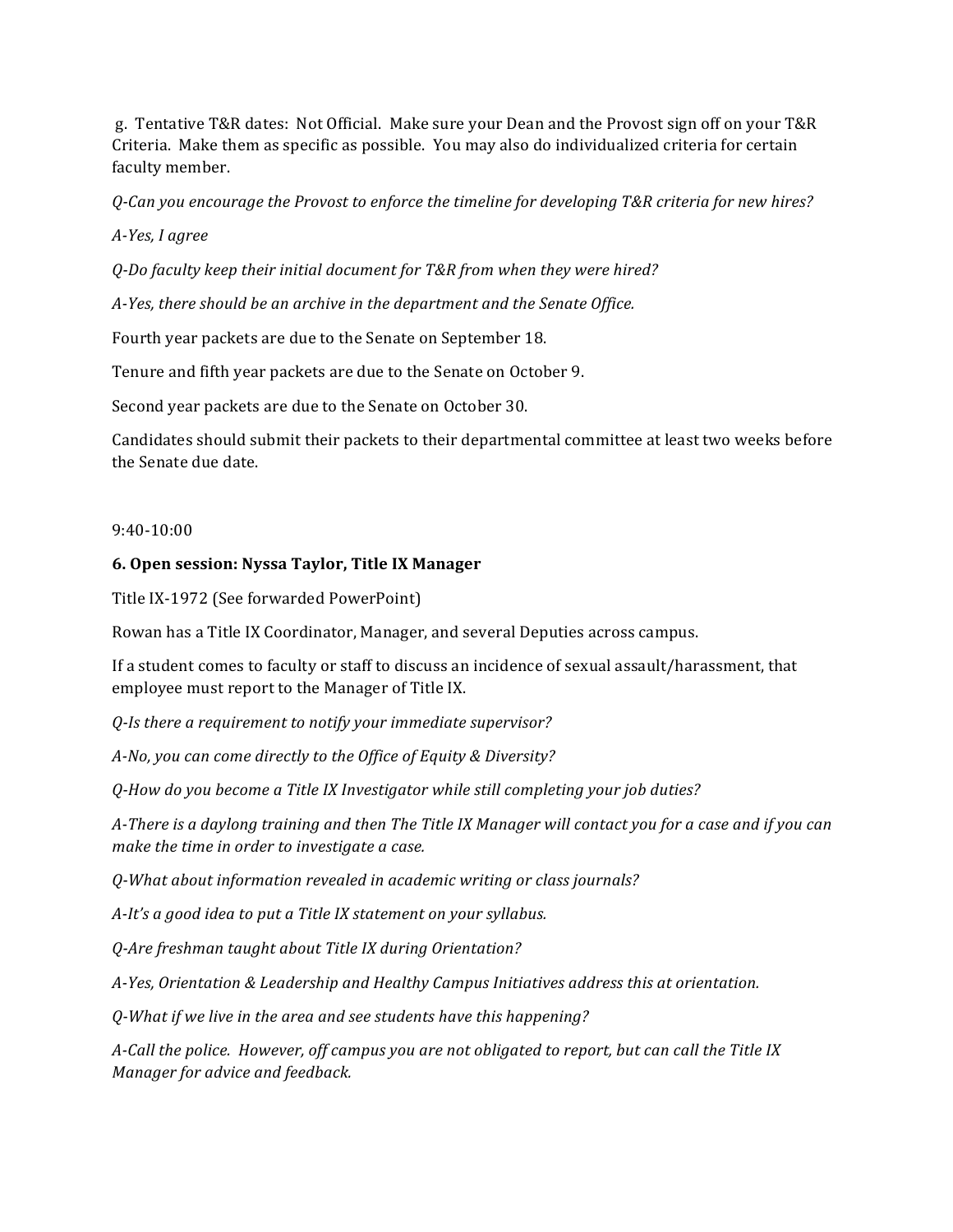## 10:00-10:20

## **7. Open session: David Rubenstein, Associate Vice President for Student Wellness**

14.5 Counselors, 4 Psychiatrists will be on staff for Fall 2017. Waitlist down from last year. Services increased from last year, including roughly 15 different counseling groups. "Let's Talk" on sites throughout campus, including academic buildings, including 20 minute sessions/consultations. 

Specialized treatment teams for Eating Disorders, Self-Injury Behaviors, and Alcohols/Drugs.

Please feel free to call X4222 and ask to speak to the counselor on call  $(24/7)$ , if you have any student concerns. See flow chart and Faculty & Staff Emergency Guide.

18-25 age range is the age of emergence for many mental health disorders, as well as drug & alcohol issues. Additionally, Veterans are at elevated risk of mental health issues.

*Q-What do you have in Camden?*

A-We have nothing on the Camden Campus. Cooper has some services.

*Q-Would it be possible to send out a short statement for syllabi for Title IX and the Wellness Center?*

A-We need to know the best way to reach the faculty. Having it on the syllabus is a terrific idea.

*Q-Do you do evaluations for anxiety or send students out for evaluation?*

A-We do a triage evaluation, then assign the student to a therapist who will perform a complete *Psych/Social Evaluation.* We refer students out if they need intensive, inpatient treatments or when *we run up against a longer waitlist.*

*Q-As a faculty member, how do we accommodate students who self-identity?*

A-Disabilities Office and John Woodruff can assist and provide notifications of accommodations *required.*

*Q-What do you do with students that run out of medication?*

*A-In* order for a student to get medication from the Wellness Center, they need to have an evaluation *from a counselor, before they are referred to a psychiatrist. In certain cases, the student may be* referred to the Emergency Room if specific medications are needed ASAP.

*Q-How much information is appropriate to put on RSN?*

A-Contact the Wellness Center about specifics, they keep their own confidential information and HIPPA *compliant system.* If we determine that the reporter needs to be involved in treatment, the counselor will ask the student and have them sign a release of information, if the student agrees.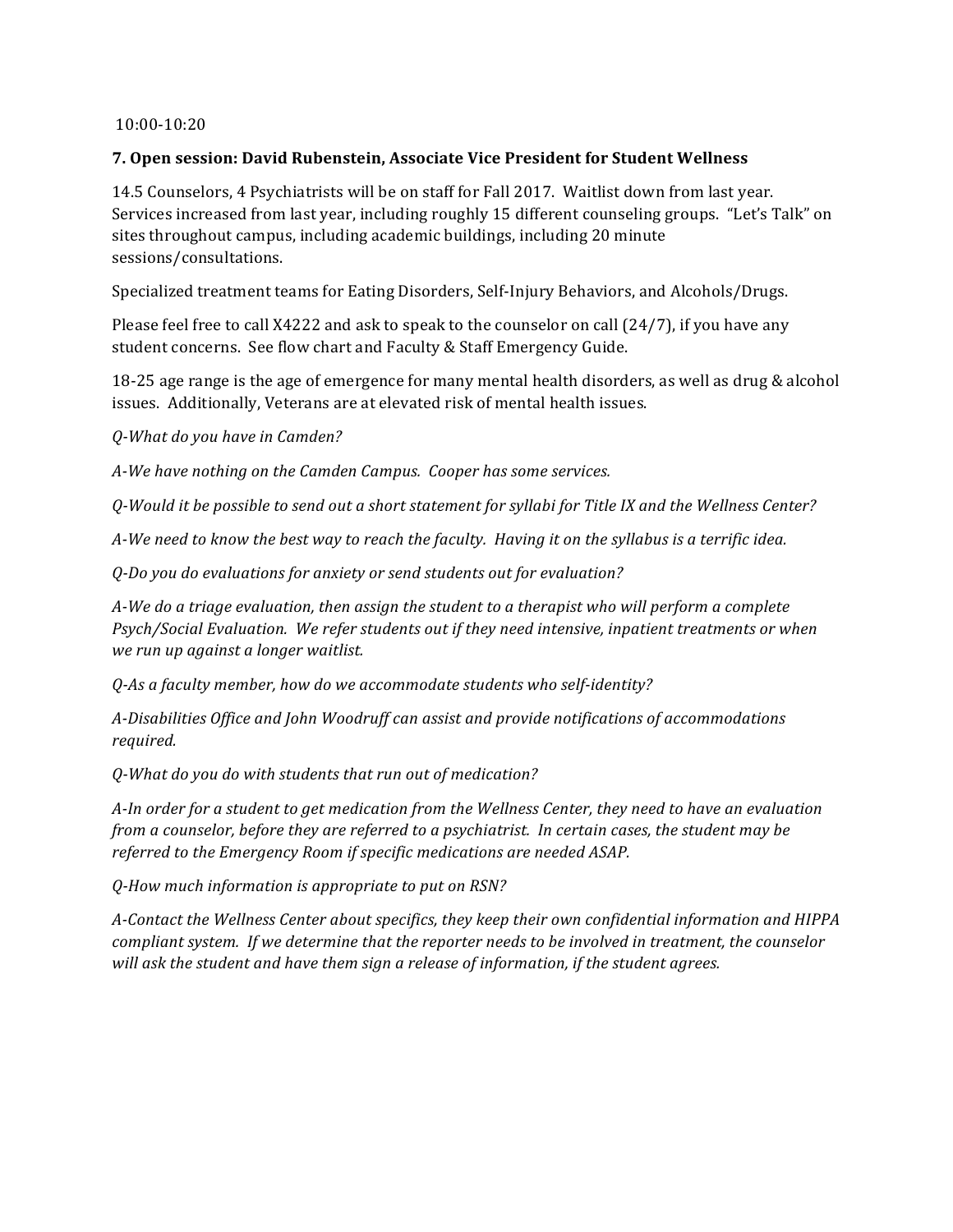#### 10:20-11:30

#### **8. Elections-motioned, approved**

a. President 

Bill Friend-motioned, seconded, approved.

b. Vice President

Demond Miller-Motioned, seconded, approved.

c. Secretary 

Christine Larsen-Britt-Motioned, seconded, approved.

Parliamentarian

Charlene Williams-- Motioned, seconded, approved.

d. Standing Committees-

i. Academic Integrity - Dan Folkinshteyn- Motioned, approved.

ii. Academic Policies & Procedures-Eddie Guerra--Motioned, approved.

iii. Campus Aesthetics & Environmental Concerns-Matt Gendreau Motioned, approved.

iv. Career Development-Not Needed-No Contract

v. Committee on Committees- Tejinder Kaur BillingMotioned, approved.

vi. Curriculum-Marci Carrisquillo- Motioned, approved.

*Chair is supposed to be a Senator. Need to vote to make an exception.* 

*Motion* made to make the exception to have a non-senator serve as a committee chair - Motioned, *seconded, approved.*

vii. Diversity-Jeanne Lewis- Motioned, approved.

viii. Graduate Education and Global Learning and Partnerships-Monica Kerrigan- Motioned, approved.

ix. Intercollegiate Athletics- Erin Barney- Motioned, approved.

x. Learning Outcomes Assessment-Carla Lewdowski- Motioned, approved.

xi. Professional Ethics & Welfare-Makenzie Suber-Robinson- Motioned, approved.

xii. Promotion-Unfilled Currently 

xiii. Recruitment/Admissions/Retention-Israel Laguer- Motioned, approved.

xiv. Research- Bob D'Intino - Motioned, approved.

xv. Rowan Core-Currently unfilled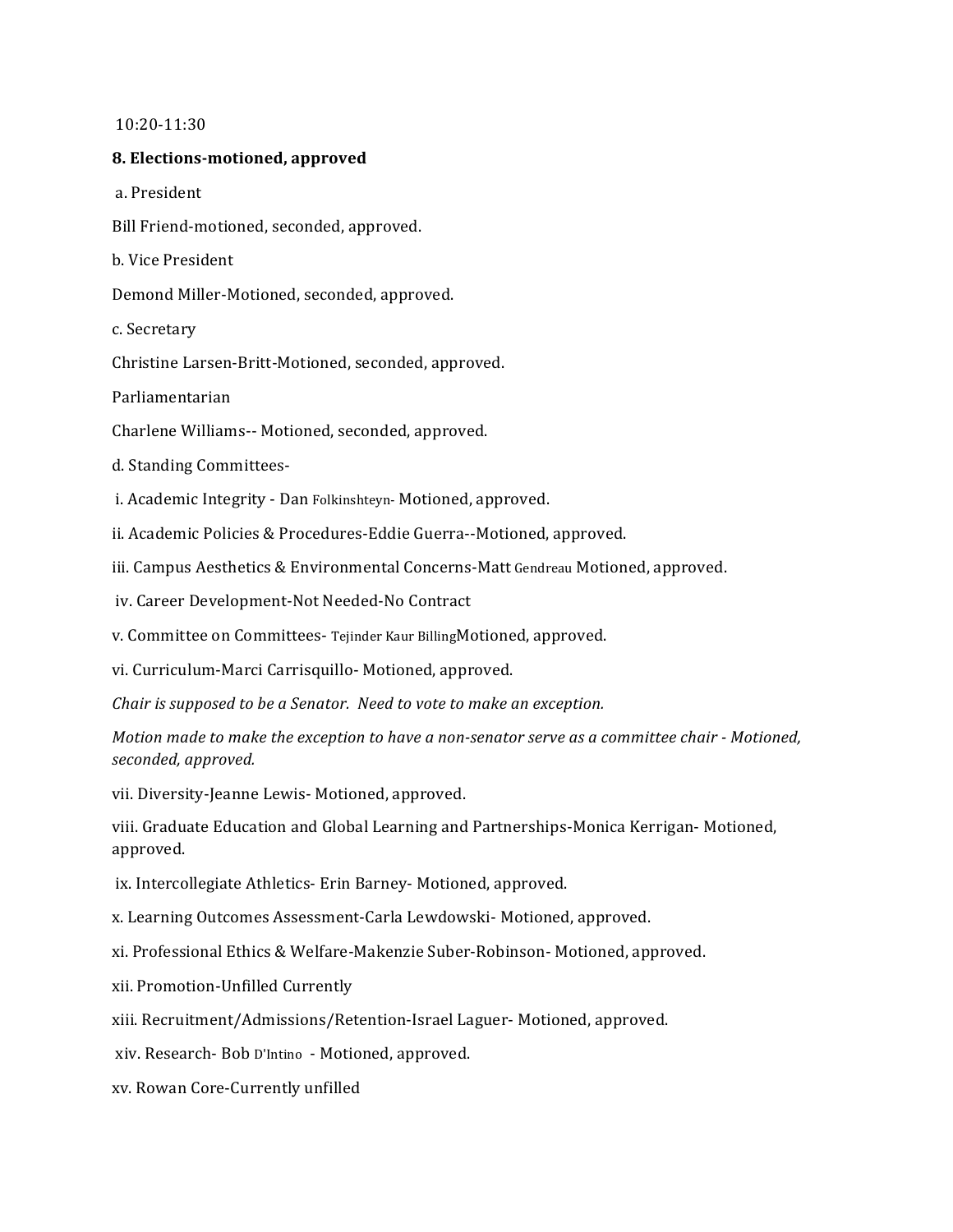xvi. Sabbatical Leave- Subash Jonnalagadda - Motioned, approved.

xvii. Student Relations-Michael Schillo- Motioned, approved.

xviii. Technological Resources- Nadeem Shalzad

xix. Tenure & Recontracting-Kevin Dahm

*Chair is supposed to be a Senator.* Need to vote to make an exception.

*Motion* made to make the exception to have a non-senator serve as a committee chair - Motioned, *seconded, approved*

xx. University Budget & Planning-Chris Simons

*Chair is supposed to be a Senator.* Need to vote to make an exception.

*Motion* made to make the exception to have a non-senator serve as a committee chair - Motioned, *seconded, approved*

## *Committee Draft: Tuesday, May 24, 1:00 PM, Location TBD*

e. Senator Executive Committee At-Large Members Nate Bauer and Skeff Thomas-Motioned, Approved.

f. Senate Representatives to Board of Trustees Committees

i. Academic Affairs- Subash Jonnalagadda - Motioned, Approved.

ii. Budget and Finance -Chris Simmons- Motioned, Approved.

iii. Facilities-Skeff Thomas- Motioned, Approved.

iv. Audit-Skeff Thomas- Motioned, Approved.

v. Advancement-Eddie Guerra- Motioned, Approved.

# **11:30-11:50 9. Open period: Monika Shealey, Dean College of Education**

CAPE and US Department of Education. In 2015, new regulations required:

1. GPA must be 3.0 or higher

2. Parameters for Clinical Internship and Clinical Practice (yearlong residency)

3. Change in teacher work sample assessment to EDTPA (comes from Stanford University Scale). Now required in the NJ for certification starting next year. Students must pay \$300 for EDTPA. COE has spoken with Financial Aid about calculating this into to aid need amount.

COE is committing to have students graduate in 4 years. COE needs to communicate better with other stakeholders and students.

*Q-Looking a data from the new STEM education changes and the number of Math majors have gone down?*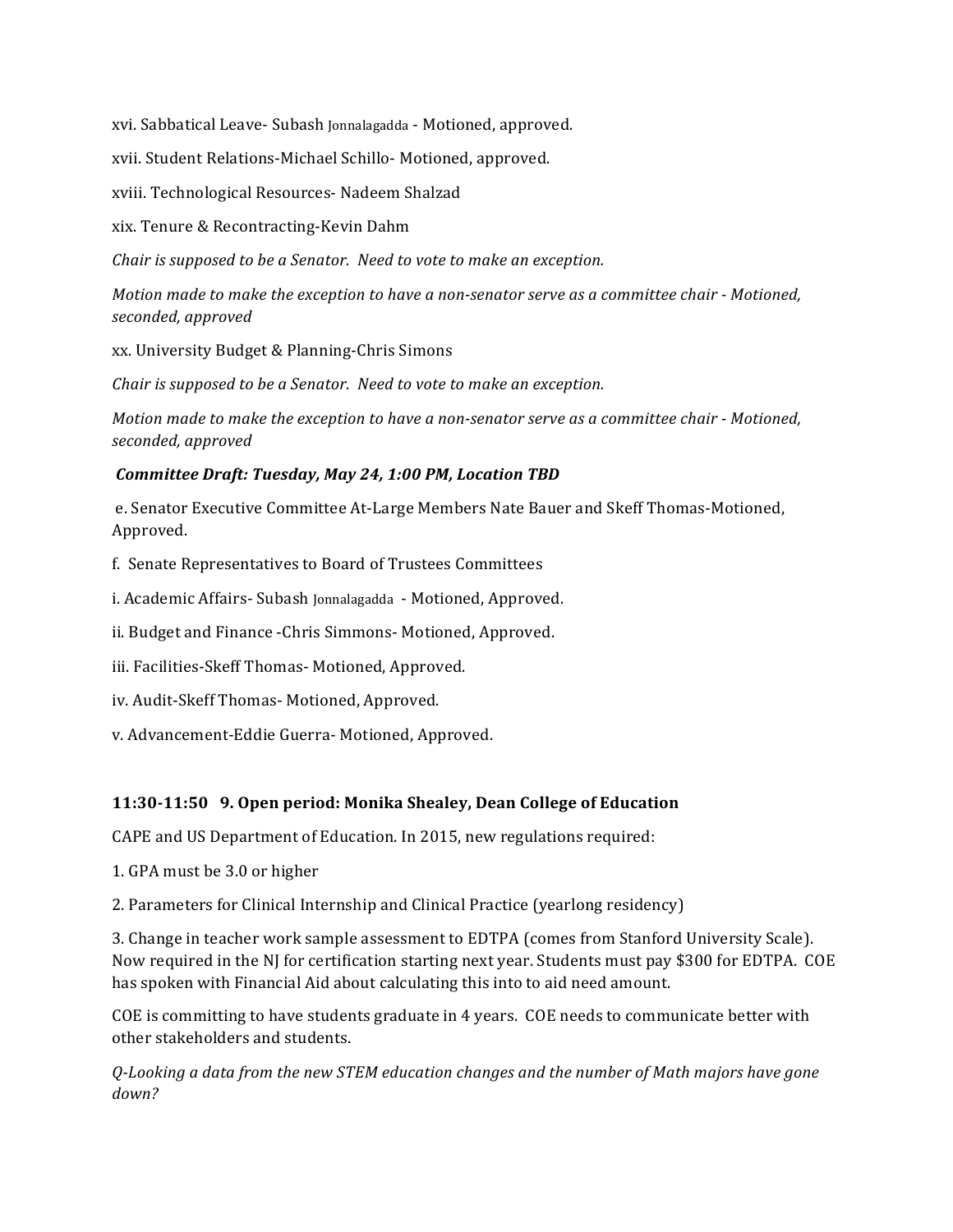A-Math & Science indicated they were ready to move forward to the 4+1 changes. English, Social Studies, and Foreign Language decided they were not ready yet.

*Q-Are there other options for students to cover the EDTPA fee?*

A-Not that I know of. They also have to pay for and pass Praxis Core and Praxis II as well.

*Q-What percentage of the students graduate in 4 years?*

A-A small percentage. The dual major makes it very difficult to complete during this time. This is not *required by the state.* 

11:50-12:50 Lunch 

12:50-2:00 

### **10. Curriculum report: Erin Herberg (page 9)**

Process O

16-17-10.016-Motioned, Approved

16-17-10.017-Motioned, Approved

16-17-8.034- Motioned, Approved

16-17-3.076-Motioned, Approved

16-17-8.042- Motioned, Approved

16-17-10.021- Motioned, Approved

16.17-10.036- Motioned, Approved

Process E

16-17-2.009- Motioned, Approved

16-17-2.012- Motioned, Approved

16-17-2.017- Motioned, Approved

16-17-2.027- Motioned, Approved

16-17-2.059- Motioned, Approved

16-17-3.070- Motioned, Approved

16-17-3.077- Motioned, Approved

Q-Is the CUGS 12 or 15 credits?

A-This is 15, that had a rational.

16-17-4.026- Motioned, Approved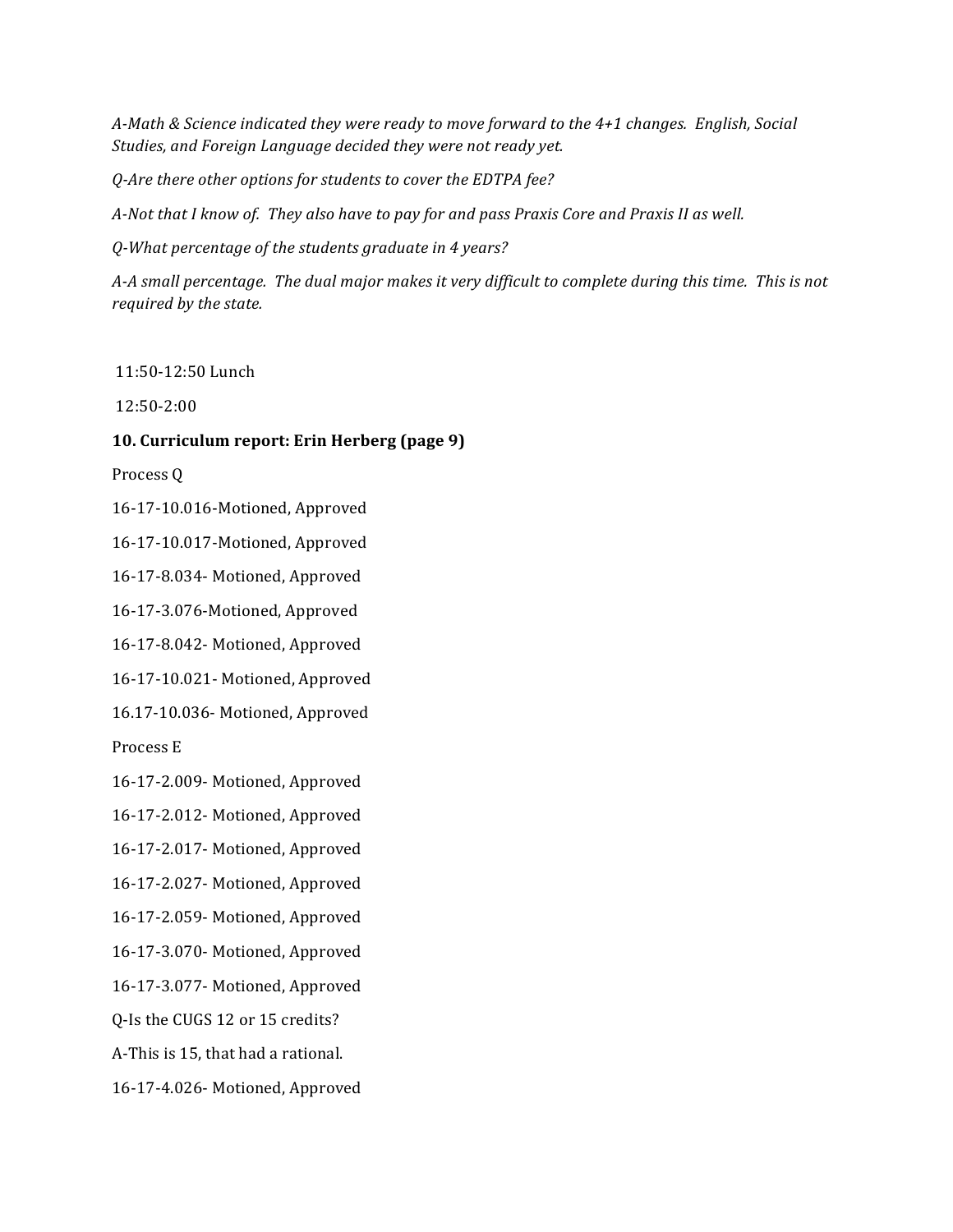#### 16-17-5.001- Motioned, Approved

*Q-I thought we weren't creating concentrations anymore?*

*A-concentrations became minors and specializations became concentrations.*

- 16-17-5.005- Motioned, Approved
- 16-17-6.002- Motioned, Approved
- 16-17-6.003- Motioned, Approved
- 16-17-6.010- Motioned, Approved
- 16-17-6.013- Motioned, Approved
- 16-17-6.017- Motioned, Approved
- 16-17-6.023- Motioned, Approved
- 16-17-7.016- Motioned, Approved
- 16-17-7.019- Motioned, Approved
- 16-17-7.020- Motioned, Approved
- 16-17-7.022- Motioned, Approved
- 16-17-8.004- Motioned, Approved
- 16-17-8.006- Motioned, Approved
- 16-17-8.009- Motioned, Approved
- 16-17-8.010- Motioned, Approved
- 16-17-8.011- Motioned, Approved
- 16-17-8.012- Motioned, Approved
- 16-17-8.016- Motioned, Approved
- 16-17-8.028- Motioned, Approved
- 16-17-11.005- Motioned, Approved
- 16-17-11.011- Motioned, Approved
- *Q-Is* there a place where all these CUGS, minors, etc. where all these are listed together?
- *A-There should be but probably not. The Dean's should be reaching out to the Chairs for an inventory.*
- *Q-There* is confusion with the creation of codes and not having proper coding, how do we fix this?
- *A-Talk to the Registrar's Office and then if they do not have a solution, then talk to Bill.*
- *Q-Will the Curriculum Database be updated with the Provost's approval?*